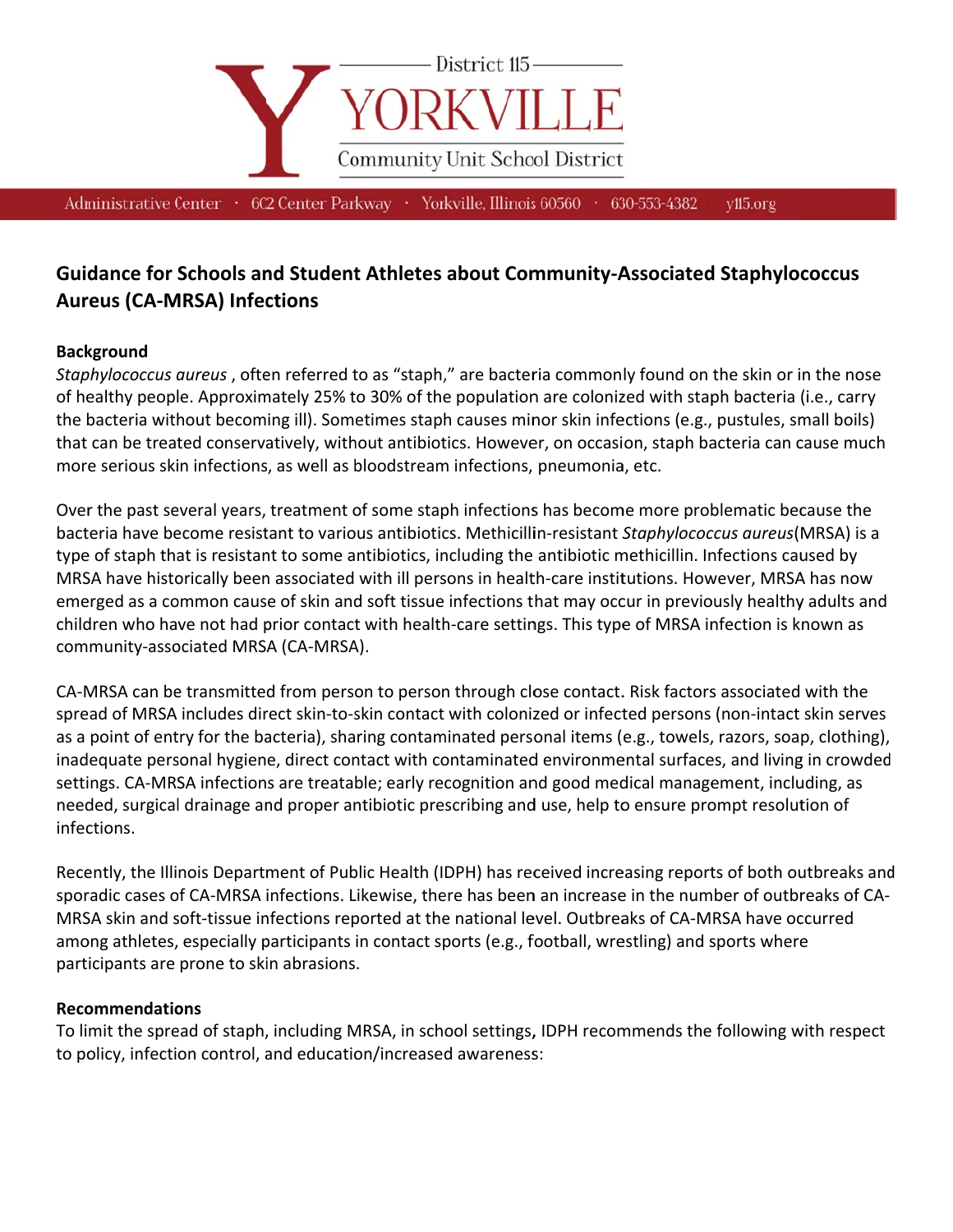## 1. *Policy*

The school health service should take an active role in evaluating students with skin lesions, including lesions that resemble a "bug bite," or other pustule skin lesions that appear to be infected. It is recommended that any unusual skin lesion or other draining wound be considered as potentially infectious to others and infection control measures should be in place to prevent the spread of infection. Students with any open, weeping, or pustule lesion on the skin (other than acne) should be promptly referred to a primary care provider for consultation.

MRSA generally does not spread through a shared classroom environment. However, transmission of MRSA infection among student athletes is well described, and can have substantial impact on students and schools. Therefore, a policy for active surveillance for skin infections should be implemented by the school nurse, school physician, and/or director, coach or trainer of sports teams (especially those teams involved in contact sports) to expedite referral for medical evaluation. Encourage coaches and/or athletic trainers to assess student athletes for any unusual skin lesions before practice or competition, and athletes to report skin lesions to coaches.

When MRSA infection is suspected, athletes should be referred to their primary care provider for evaluation and treatment. Following the medical evaluation, confirm that a treatment plan for the student athlete is in place*.* Those infected with MRSA or other staph infections should follow their healthcare provider's treatment plan, including completing antibiotic therapy, if an antibiotic was prescribed. (Note: IDPH has developed guidance for healthcare providers regarding MRSA infections, available at http://www.idph.state.il.us/health/infect/MRSA\_Provider.htm.)

Because bandages can shift or dislodge with activity or when wet, students with draining wounds should not be allowed to participate in practices, games, or physical education classes that involves contact with others until the wound has stopped draining. A more stringent requirement, complete healing, may be recommended for wrestlers. The student may participate in non‐contact athletic activities such as weight‐ lifting, running, or jogging provided he/she observes good hygienic practices (e.g., washing hands) and the wound can be covered at all times with a clean, dry, intact bandage taped on all 4 sides. In addition, IDPH rules prohibit use of licensed swimming pools by anyone with a skin infection, regardless of whether or not it is bandaged.

If MRSA is diagnosed in a student athlete, the school should evaluate the possibility of other cases among their teammates. Clusters of MRSA infections (i.e., two or more laboratory‐confirmed cases during a 14 day period) should be promptly reported to the local health department, as required by Illinois Department of Public Health Rules and Regulations effective March 3, 2008. Please note that skin lesions are caused by numerous causes other than MRSA, and that self‐reports of MRSA diagnoses are sometimes incorrect. Definitive confirmation of MRSA infection typically requires review of laboratory records or direct communication with a physician's office. In addition, two or more MRSA cases in a school do not necessarily mean transmission has occurred in the school setting. Local health departments can provide assistance in confirming MRSA diagnoses, evaluating the likelihood of facility‐based transmission, and recommending control measures.

Typically, it is not necessary to inform the entire school community about a case of MRSA infection. When MRSA occurs within the school population, the school nurse and school physician should determine, based on the specific situation, and in consultation with school administrators, whether some or all parents and staff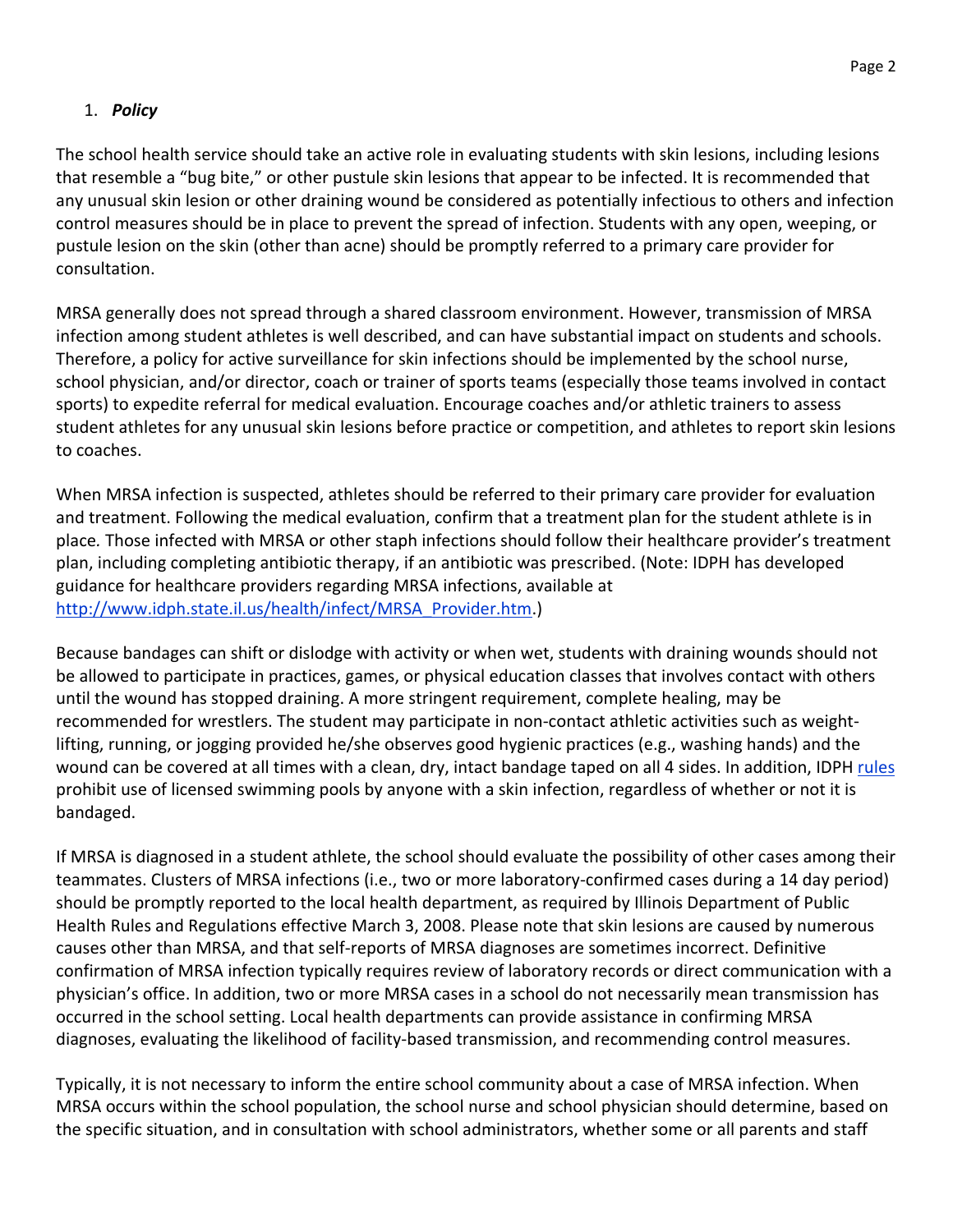should be notified. It is prudent to notify parents of students on an athletic team when a case of MRSA has been confirmed in a team member; and school-wide notification is typically warranted when a schoolassociated outbreak has been confirmed by the local health department. In the event notification takes place, care must be taken to maintain the confidentiality of students to avoid stigmatization and anxiety. Local health departments can assist schools in making sure that notifications contain factually correct information. *2. Infection Control*

The following infection control measures are prudent in school settings in order to reduce the likelihood of spread of skin infections:

- o **Keep the Wound Covered.** All skin infections, particularly those that produce pus, must be covered with a clean, dry dressing (e.g., bandage) to contain the drainage. Keeping the wound covered will help control the spread of potentially infectious drainage to others and can also protect the environment from contamination. When providing wound care or dressing changes in the school setting, staff must prevent any unprotected contact with potentially infectious materials by use of gloves. Use standard precautions (e.g., hand hygiene before and after contact, gloves) when caring for nonintact skin or potential infections. Use barriers such as gowns, masks, and eye protection if splashing of body fluids is anticipated. Contaminated dressings and other materials associated with the infected lesion should be placed in a plastic bag before discarding, as appropriate.
- o **Hygienic Practices.** MRSA outbreaks have clearly occurred in settings where athletes did not have access to, or did not use soap for handwashing or showering. To prevent spread of MRSA or other infections, all members of the school community should routinely be diligent with hand hygiene. To this end, ensure availability of adequate soap, warm water and towels. If facilities for hand washing are not available, provide alcohol‐based waterless hand sanitizers with careful supervision to ensure appropriate and safe use.
- o Advise any MRSA‐infected student and all those who might have contact with the infected wound or wound dressing to thoroughly wash his/her hands using soap and warm water or to use an alcoholbased waterless hand sanitizer immediately after contact. Hand hygiene also should be performed after using multi‐use equipment (e.g., weight equipment). In addition, emphasize the importance of good hygiene overall with all students, including showering and washing with soap as soon as possible after ALL practices and competitions.<sup>1</sup> Showering also should take place before sports with extensive skin‐to‐skin contact (e.g., wrestling).
- o **Sharing Personal Items.** Instruct students and athletes to avoid sharing personal hygiene supplies and other items such as athletic clothing, towels, uniforms, skin balms, skin lubricants, razors, and certain sports equipment. It is particularly important to avoid sharing personal items that may have been in contact with the infected wound or bandage. Also, do not permit students to share individual‐use bars of soap. Provide alcohol‐based waterless hand sanitizer for hand hygiene when soap and water is not available.
- o **Laundering Soiled Clothing**. Team uniforms and clothing worn during practices should be laundered with hot water and laundry detergent as appropriate. Dry items in a hot dryer to help eliminate bacteria when possible. The disinfectant capability of chlorine bleach is well established. Its use is the most effective means of reducing the bacterial count in laundered items at any temperature. Oxygenated (color safe) bleach may reduce numbers of bacteria, but does not eliminate them, and oxygenated bleach is not approved for disinfecting and sanitizing by the EPA.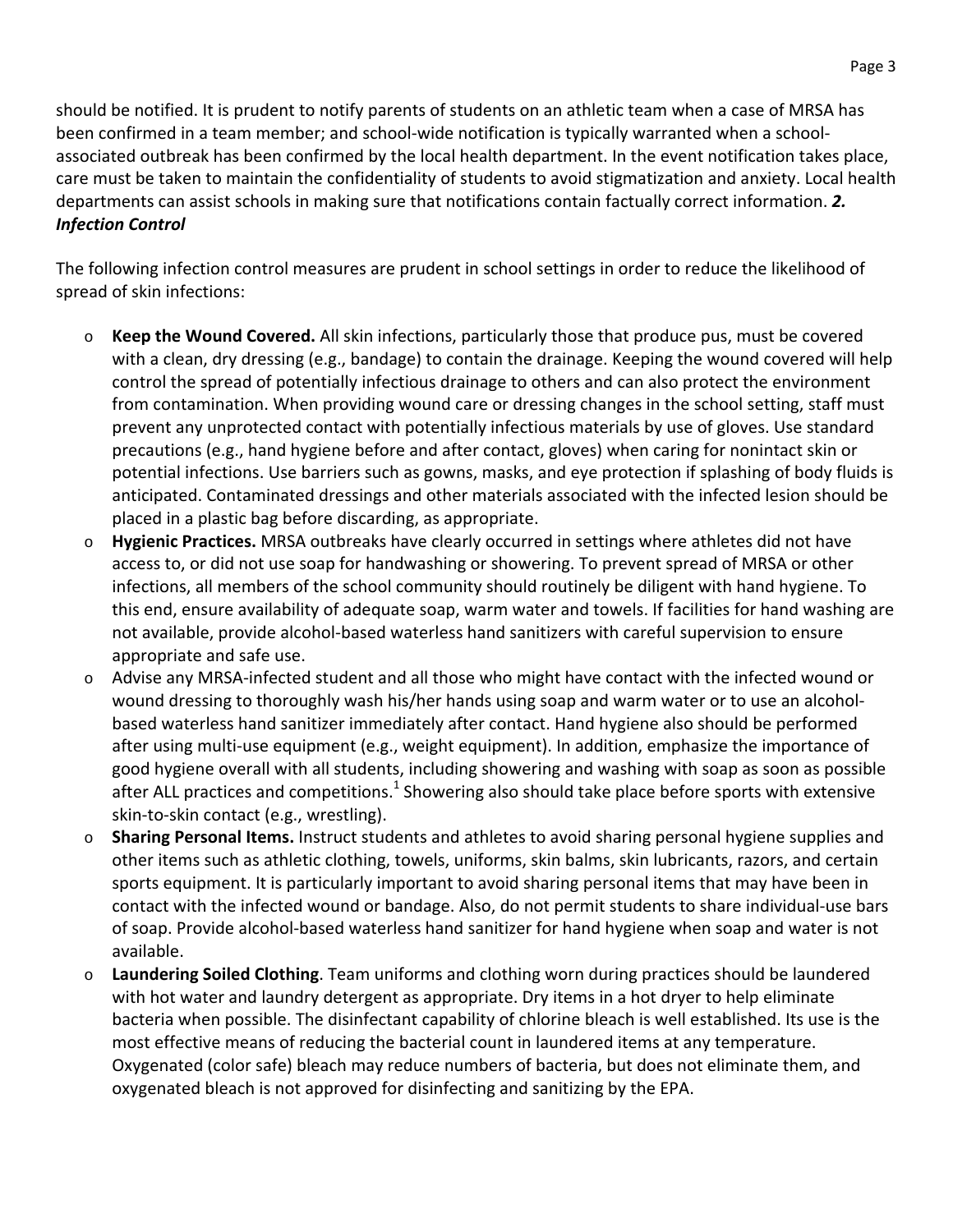- o **Environmental Surfaces**. Closure of schools for facility‐wide disinfection is not recommended when MRSA infections occur. The most important approach to preventing MRSA transmission is through simple measures noted above, including good personal hygiene, and covering infections. However, the environment may play a role in some cases of MRSA transmission. Therefore, a written procedure and schedule should be established for routine surface cleaning of frequently touched surfaces and surfaces that come into direct contact with people's skin, such as shared athletic equipment (e.g., wrestling mats and strength training equipment). Ensure cleaning products are used in accordance with the manufacturer's instructions. Clean and disinfect environmental surfaces and athletic equipment that has been in contact with potentially infectious wound drainage, blood, or non‐intact skin utilizing an EPA‐registered disinfectant cleaner that meets the requirements of the Occupational Safety and Health Administration (OSHA) Bloodborne Pathogens Standard or a 1:10 dilution of household chlorine bleach (1 part bleach in 9 parts water, prepared daily). Use an EPA-registered lowlevel disinfectant<sup>2</sup> (e.g., quaternary ammonium solution), 1:100 dilution of household chlorine bleach, or a general purpose cleaner to clean environmental surfaces and athletic equipment that is in contact with intact skin. Mats and other high-use equipment should be cleaned before and after each practice and several times a day throughout a wrestling tournament. **3. Education/Increased Awareness**
- o Transmission of MRSA skin and soft tissue infections among students who participate in competitive sports is a significant concern. All persons (e.g., coaches, trainers, parents/caregivers, and teammates) associated with the school's competitive sport activities and sport teams should engage in initiatives to increase adherence to the school's policies and procedures designed to prevent transmission of MRSA skin infections, and awareness of risk factors for infections. Providing information for student athletes and their parents regarding precautions and preventive measures related to CA‐MRSA is prudent practice. Athletes and their parents should be aware that possible risk factors for MRSA skin and soft tissue infection occurring among athletes include:
- $\circ$  When feasible, use a clean towel as a barrier between bare skin and shared surfaces (e.g., exercise equipment). Use of barriers between bare skin and shared surfaces reduces the need for frequent sanitizer application. In addition, repair or discard equipment with damaged surfaces that cannot be adequately cleaned (e.g., equipment with exposed foam).
- o Physical contact/skin trauma
- o "Turf burns"
- o Contact with teammates' uncovered skin lesions
- o Sharing protective equipment, clothing, or towels
- o Sharing sports equipment
- o Sharing personal hygiene items
- o Reuse of unlaundered towels, clothing, uniforms, etc.
- o Inadequate supply of dispensable or individual‐use soap
- o Cosmetic body shaving
- o Poor personal hygiene practices, including infrequent hand washing
- $\circ$  Poor environmental cleaning of locker rooms/sport rooms (1) Students that require bandages taped on all four sides should shower at home. While in use, school showers should be cleaned and disinfected on a daily basis. In unusual situations where showering at home is not an available option, consult with the school nurse about use of a waterproof covering (plastic wrap or commercial product designed for this purpose), and infection control issues related to dressing changes, towels etc. **Additional**

#### **Resources:**